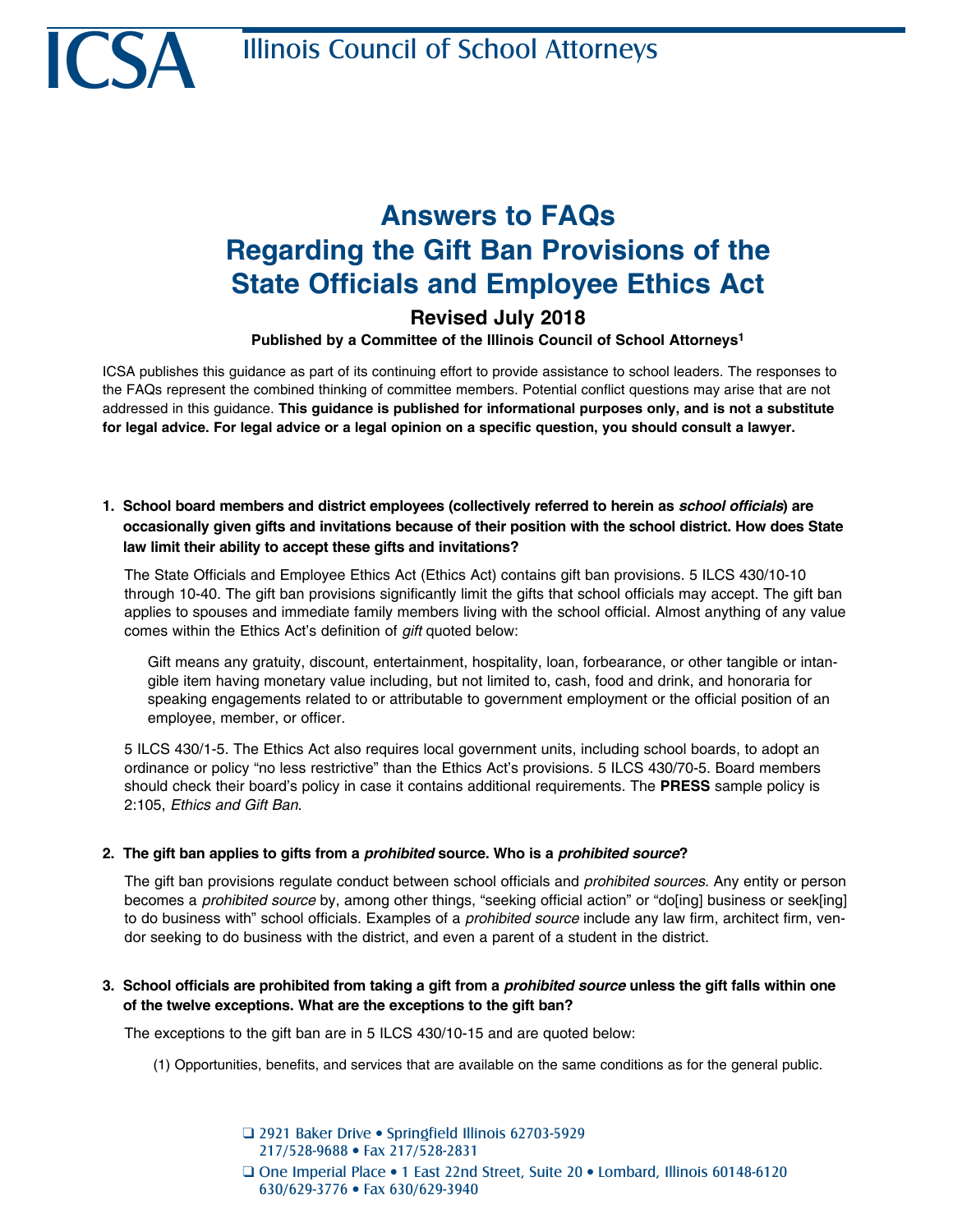- (2) Anything for which the officer, member, or State [district] employee pays the market value.
- (3) Any (i) contribution that is lawfully made under the Election Code or under this Act or (ii) activities associated with a fundraising event in support of a political organization or candidate.
- (4) Educational materials and missions. [text omitted]
- (5) Travel expenses for a meeting to discuss State [school district] business. [text omitted]
- (6) A gift from a relative, meaning those people related to the individual as father, mother, son, daughter, brother, sister, [text omitted naming additional relatives].
- (7) Anything provided by an individual on the basis of a personal friendship unless the member, officer, or employee has reason to believe that, under the circumstances, the gift was provided because of the official position or employment of the member, officer, or employee and not because of the personal friendship.
- (8) Food or refreshments not exceeding \$75 per person in value on a single calendar day; provided that the food or refreshments are (i) consumed on the premises from which they were purchased or prepared or (ii) catered. For the purposes of this Section, "catered" means food or refreshments that are purchased ready to eat and delivered by any means.
- (9) Food, refreshments, lodging, transportation, and other benefits resulting from the outside business or employment activities (or outside activities that are not connected to the duties of the officer, member, or employee as an office holder or employee) of the officer, member, or employee, or the spouse of the officer, member, or employee, if the benefits have not been offered or enhanced because of the official position or employment of the officer, member, or employee, and are customarily provided to others in similar circumstances.
- (10) Intra-governmental and inter-governmental gifts. [text omitted]
- (11) Bequests, inheritances, and other transfers at death.
- (12) Any item or items from any one *prohibited source* during any calendar year having a cumulative total value of less than \$100.
- **4. School officials are occasionally invited to events sponsored by a** *prohibited source* **at which food and refreshments are served. An exception to the gift ban (#8) permits school officials attending the event to consume food and refreshments not exceeding \$75 per person in value on a single day. 5 ILCS 430/10-15.**

#### **a. Are vendor, architect, and law firm receptions, holiday parties, and private dinners included in this exception?**

Yes. Vendors, architects, and law firms are *prohibited sources* because they either are doing business or want to do business with the district. School officials may consume food and refreshments at events sponsored by them, but only if the food and refreshments do not exceed \$75 in value on a single day.

#### **b. Is the calculation based on: (a) the school official's actual consumption, or (b) how much the** *prohibited source* **spent per person on food and refreshments?**

Ultimately, both methods are probably acceptable, depending upon the type of event at which the food or refreshments are served. For example, for a private dinner at a restaurant, the individual's actual consumption is the appropriate calculation since the value of the dinner and beverages can be traced to that individual. On the other hand, when the event offers an open bar or buffet, an average per-person value based upon the number of invitees or attendees (again, depending upon the nature of the event) is certainly reasonable.

#### **c. Does the school official's spouse or family member living with the school official receive his or her own \$75 exemption for consuming food and refreshments at an event sponsored by a** *prohibited source***?**

Yes, each individual may be considered independently.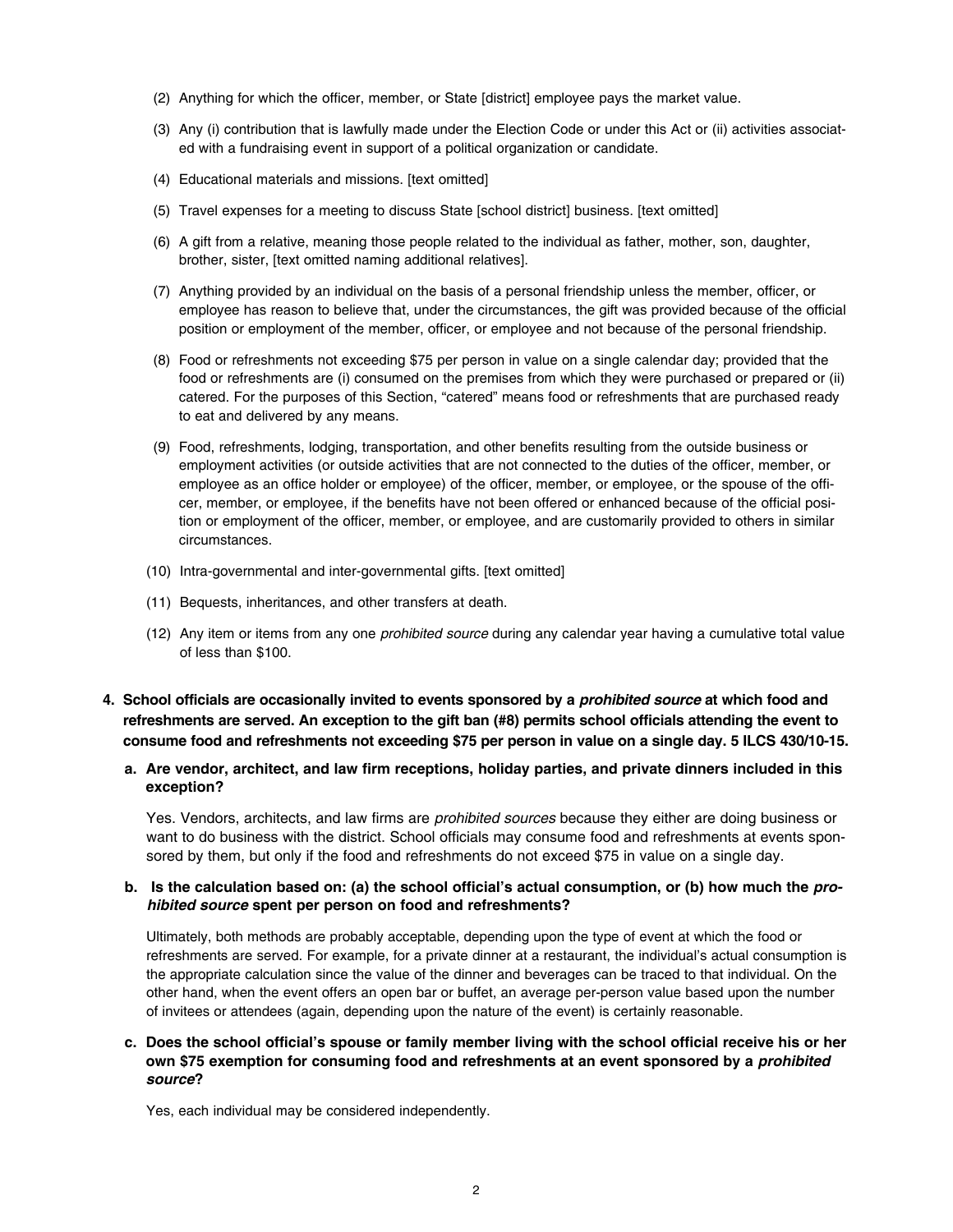#### **5. What is the status of a seminar or workshop sponsored by a** *prohibited source***?**

"Educational materials and missions" are specifically exempted (#4). As with any exception, if the "educational mission" is a pretense, the exception will be negated.

- **6. A** *prohibited source* **will occasionally pay a school official's entrance fees to an event (like golf course fees) or otherwise give a gift to a school official. An exception to the gift ban (#12) allows a school official to accept multiple gifts from any single** *prohibited source* **during a calendar year, provided the cumulative total value is less than \$100.**
	- **a. Is the value calculated based on: (a) fair market value, or (b) the amount the vendor actually paid for the item (assuming the vendor got a deal)?**

The appropriate computation is the fair market value, but the vendor's ability to get a deal should be taken into consideration. A price that is substantially below fair market value (e.g., no cost or only a nominal cost) may, however, be a subterfuge that negates the exception.

#### **b. May a school official accept a gift beyond the limit from a** *prohibited source* **who is also a personal friend?**

Yes. Exception #7 permits a school official to accept a gift of any value from a personal friend, unless the school official has reason to believe that, under the circumstances, the gift was provided because of his or her position with the district. This exception's applicability will depend on facts demonstrating that the *prohibited source* really was a personal friend. If the *prohibited source* takes a tax deduction for the expense, the relationship will appear more business than personal.

#### **c. If a school official wins a prize valued \$100 or greater from a** *prohibited source***, may she or he keep it?**

An exception to the gift ban (#1) permits a school official to accept a benefit of any value if it was available to members of the public. The question is whether the contest was open to the public. If so, the school official may keep the prize. If not, then the school official may not keep the prize. The winnings from a contest or drawing that is available only to school officials and their family members are analyzed under exception #12. See the analyses in other subparts of this question.

#### **d. May a school official accept tickets to events from a** *prohibited source***?**

Yes, provided the ticket's value is less than \$100 and the school official has not accepted any other item from the same vendor that would cause the calendar year's total to exceed \$100.

#### **e. May two exceptions to the gift ban be used for the same event?**

Yes. The exceptions are independent of one another and may be used simultaneously. One exception may be used for "food or refreshments not exceeding \$75 per person in value on a single calendar day," and another for "any item or items from any one *prohibited source* during any calendar year having a cumulative total value of less than \$100." For example, one *prohibited source* may pay a golf course's \$95 greens fee for a school official only once a year. After playing golf, the school official may accept a dinner not exceeding \$75 in value from the same *prohibited source*.

#### **7. Honorariums are included in the definition of gifts. Does this prohibit a school official from accepting an honorarium in excess of \$100 from one** *prohibited source* **in one calendar year?**

Yes. The school official may receive in excess of \$100 according to the terms of an employment or independent contractor relationship with a *prohibited source*, subject to the prohibitions contained in applicable conflict-of-interest statutes, rules, and policies and enforceable pre-existing contracts.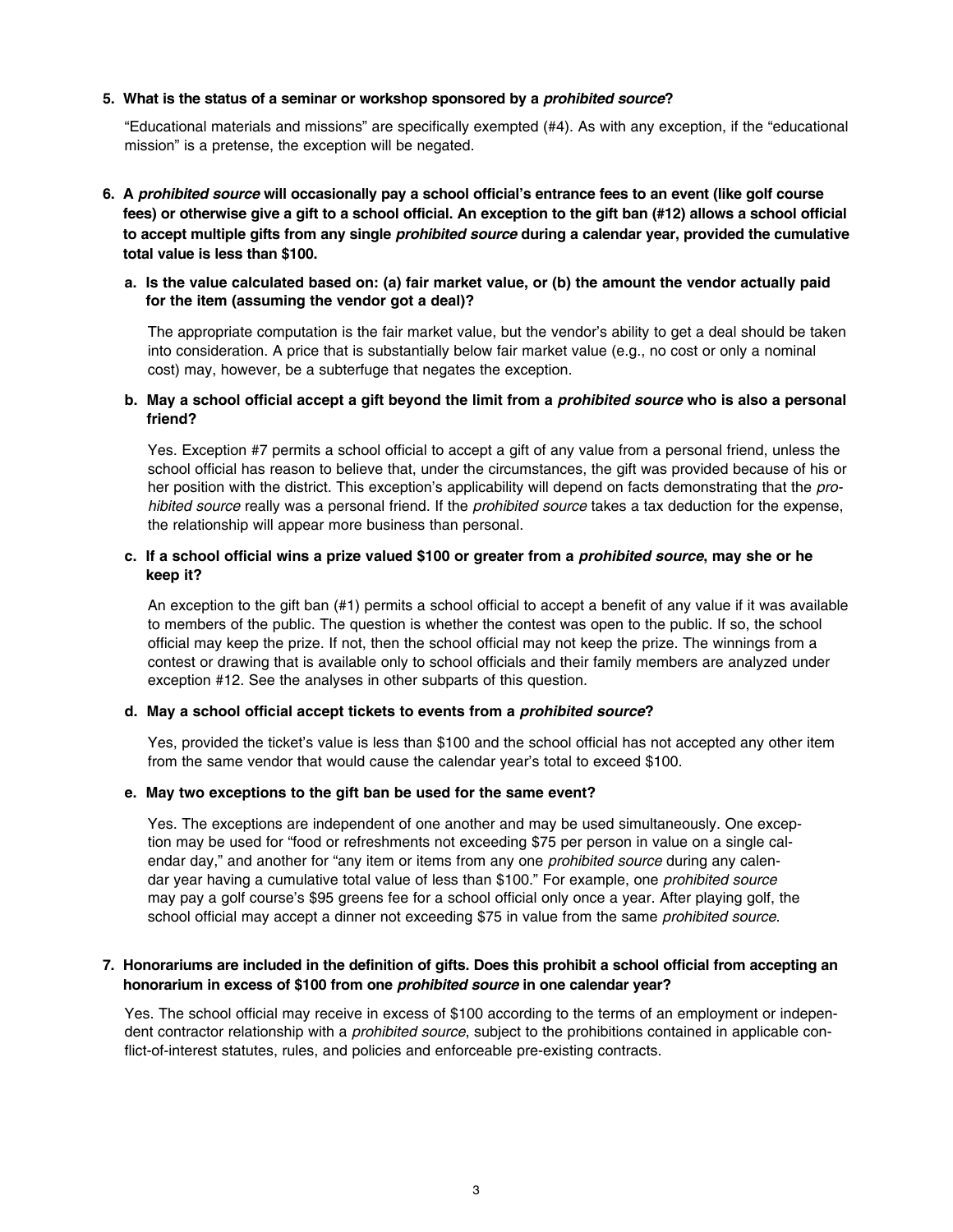#### **8. How are gifts between board members treated?**

Gifts between board members are covered by the exception permitting intra-governmental and inter-governmental gifts (#10). An intra-governmental gift covers any gift given to a board member or employee from another board member or employee; an inter-governmental gift covers any gift given to a board member or employee from an officer or employee of another governmental entity.

# **9. May a school official avoid violating the gift ban by: (a) returning a prohibited gift to a** *prohibited source***, or (b) giving a prohibited gift to someone else?**

A school official does not violate the gift ban if he or she promptly: (a) takes reasonable action to return the prohibited gift to its source, or (b) gives the gift or an amount equal to its value to an appropriate charity that is exempt from income taxation under Section 501(c)(3) of the Internal Revenue Code. If a school official returns an impermissible gift or donates it to a charity, he or she should document this action and explain the situation to a supervisor, if applicable.

## **10. Should school officials expect** *prohibited sources* **to provide a disclaimer stating that the amount spent on a "gift" was below the statutory maximum?**

Probably not. School officials must investigate the value of gifts. An inquiry of a gift's value will, at the very least, help establish good faith in accepting the gift. Section 10-10 states that "[n]o *prohibited source* shall intentionally offer or make a gift that violates this Section." *Prohibited sources* may, as a protection for themselves and as a service to the school officials, provide school officials with a statement of the value of the food or refreshments.

#### **11. How are school board ethics and gift ban policies enforced?**

The enforcement of locally adopted resolutions or policies is very problematic because the Ethics Act does not specify an enforcement means for school boards. Many attorneys believe that school boards do not have the authority to prosecute offenders and adjudicate fines and penalties. Board policies typically provide for complaints to be filed with the superintendent or board president who, after consulting with the board attorney, will either place it on the board's meeting agenda for disposition or refer the complainant to the district's Uniform Grievance Procedure.

While the enforcement means are uncertain, the penalties for violating the gift ban are stated in Section 50-5, quoted below in relevant part:

(c) A person who intentionally violates any provision of Article 10 is guilty of a business offense and subject to a fine of at least \$1,001 and up to \$5,000.

(d) Any person who intentionally makes a false report alleging a violation of any provision of this Act to an ethics commission, an inspector general, the State Police, a State's Attorney, the Attorney General, or any other law enforcement official is guilty of a Class A misdemeanor.

(e) An ethics commission may levy an administrative fine of up to \$5,000 against any person who violates this Act, who intentionally obstructs or interferes with an investigation conducted under this Act by an inspector general, or who intentionally makes a false, frivolous, or bad faith allegation.

As of the date of this guidance document, Illinois has no case law discussing violations or interpreting the type of conduct that violates the Act, so there is uncertainty about what constitutes a violation. This uncertainty should counsel additional caution. School officials should review the discussion of avoiding the appearance of impropriety in the ICSA's *Answers to FAQ Regarding Conflict of Interest and Incompatible offices*, published on the IASB website. The court of public opinion may be the ultimate tribunal.